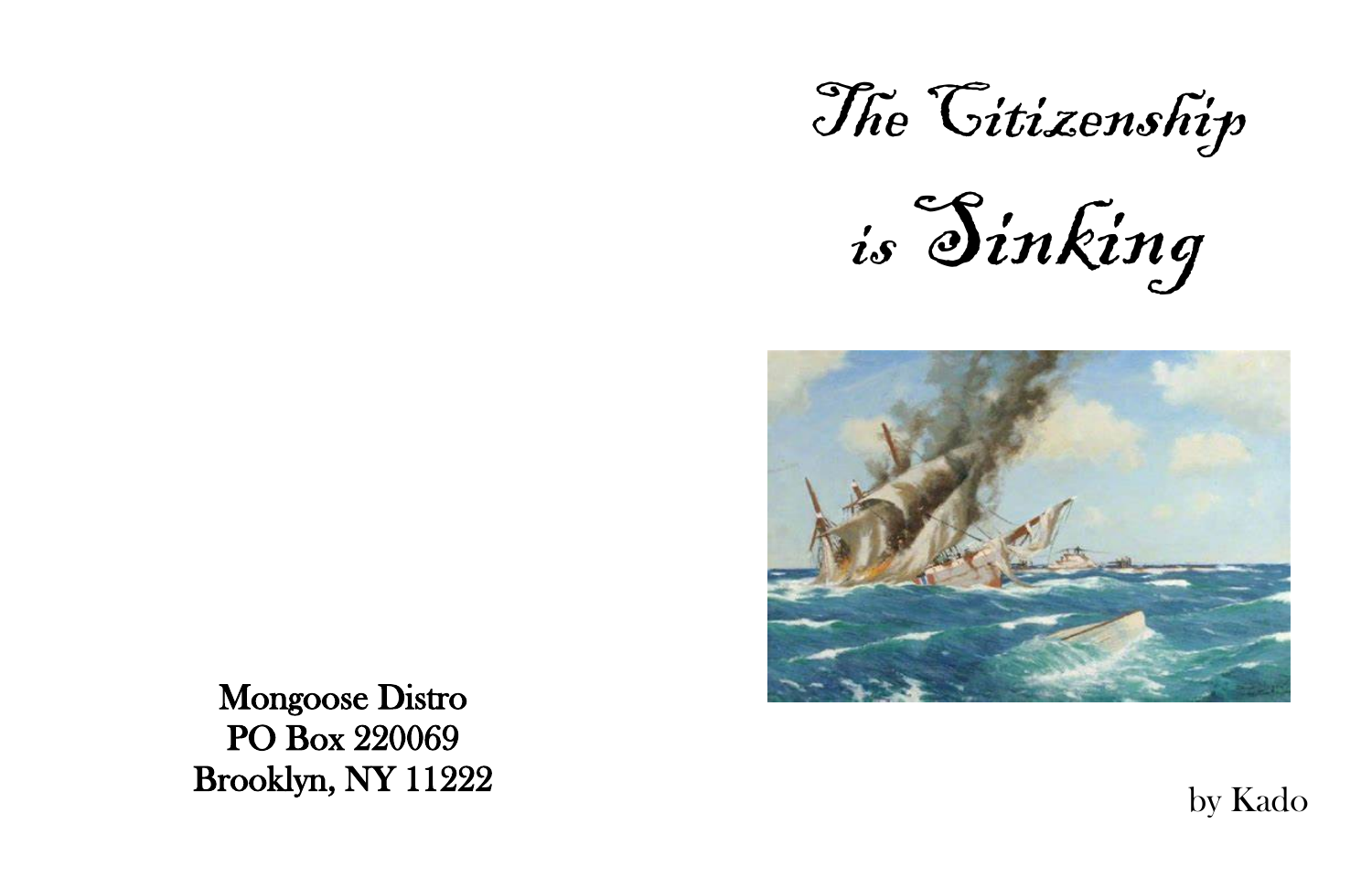Noah Coffin 1795167 Ellis Unit 1697 FM 980 Huntsville, Texas USA 77343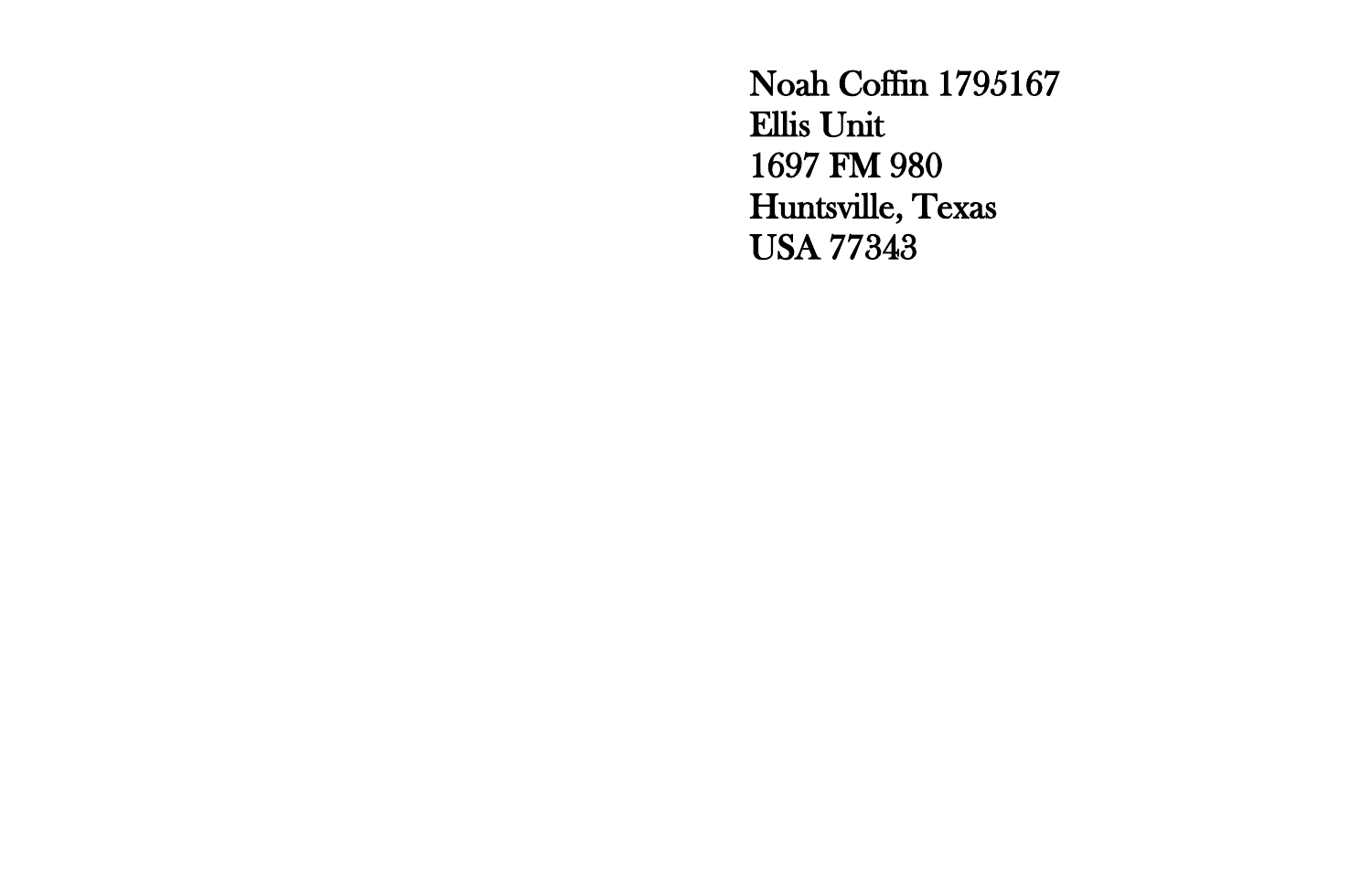## *Eastham Unit, February 2021*

No visitation for almost a year. No regular access to phone calls and we're on a "security lockdown" while cops go cell block by cell block to tear up our property. Nevermind there's "quarantined" blocks due to the dreaded Covid. Shingles outbreaks too, which to me has more merit to be cautious about. The fact that these cops are cool with such "cross contamination" just shows that they know as well as I do that the Covid bullshit is just an excuse to handle us. Snow in the forecast means no mailroom staff. It's astounding how many "laws" these cops break while being enforcers of the Law.

Beyond these walls folks, folks are calling similar shots to the public. Pelosi gets outted getting her hair done , maskless, at a salon she is responsible for just about bankrupting. Biden roams maskless and free along with family on "federal land" the day he mandates otherwise. Cuomo, Lightfoot, democrats, republicans, senator, governor, etc. All the same assholes that put these restrictions on us don't follow them themselves. Not a single one has missed a payday either, while the "nobodies" lose everything. That is the point.

I used to tell myself, after so much becomes evident, people will fight back. Well if it hasn't happen by now, then that's a wrap. It's gonna be those small pockets of us that resist what's ahead, and only if we're able to. Being ready to go that route means the difference between having a shot and being beaten before the tussle starts. I say it has already begun.

Action is already being taken to snuff out any resistance to the future rule of the public. The propaganda machine has just kept everyone distracted. I am in the end result, and helpless if these cops cut my water, my power, my food, everything. They bring that five-man team with gas and riot gear to get me. It's only a short matter of time with very little resistance before they

owned property. Whether growing gardens or raising hens, they control it.

People largely used to farm little, living off the land, and be quite self reliant. Countrysides used to hold plenty of families and communities, but the trade cartel beggared them in their endeavors to make it on their small trade efforts, forcing 90% of them to funnel into cities. Why do you think that is? How many in the cities are conditioned to depend upon the government? The economy? How many would be freezing or hungry, or helpless during a so-called pandemic had they not been herded like cattle to the cities? Did you know it's a crime to be penniless? Yep – vagrancy is an arrestable offense. It seems these assholes are willing to cram their baking and promissory system down your throat.

All the rats abandon ship as it sinks. The money is being sapped out and redirected while we sit on our hands. Venezuelans saw that same show. They sat on their hands too long. Rise to the occasion.

Solidarity,

Kado